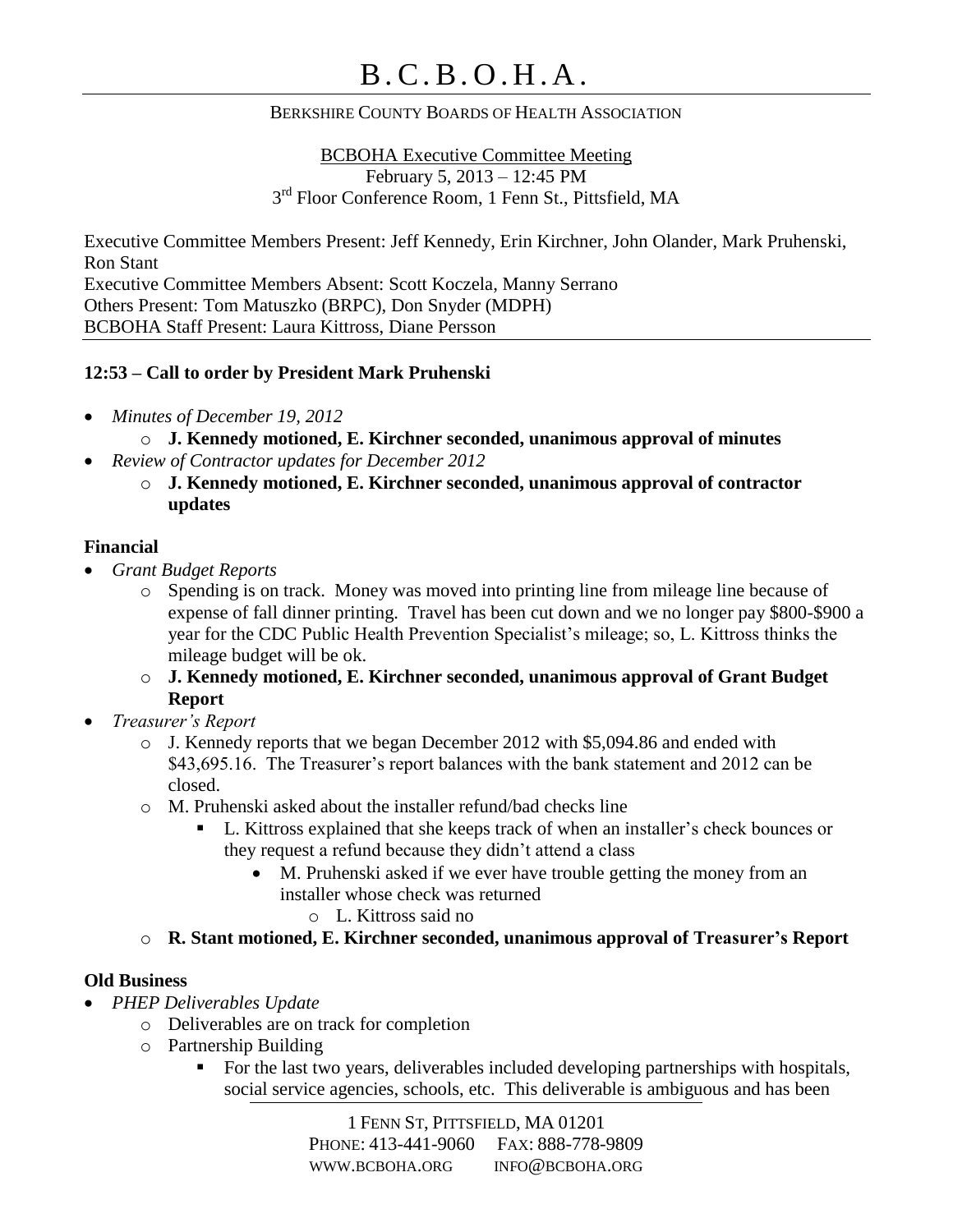interpreted very broadly, allowing for collaboration on the Community Health Assessment and wellness work

- Arguments could be made that work such as wellness is not emergency preparedness related; but, that it does build partnerships
	- o T. Matuszko and L. Kittross want to make sure this is the direction the executive committee still wants to go because of the stricter guidelines T. Matuszko is hearing from MDPH
		- **J. Kennedy motioned, E. Kirchner seconded, unanimous approval to reaffirms staff's efforts to continue to build the Coalition's partnerships in the manner in which they have been**
- o Performance Measures
	- The CDC is now requiring a lot of data/numbers (performance measures)
		- Survey was conducted and submitted by L. Kittross to establish a baseline of what plans each community has (mass fatality, sheltering, etc.)
			- o L. Kittross will bring in copies of the baseline data that she submitted
- *Grants*
	- o HSC TTX Grant for Food & Water Emergency
		- <sup>3</sup> 3 workshops and tabletop exercises were held in the 4 Western MA counties to test and revise SOGs for food and water safety and public information
			- L. Kittross distributed the updated food and water SOG and asked for thoughts and suggestions on things to include/exclude and formatting issues
		- H. Barbieri is working on the AAR and should have that completed soon
		- Payment of Invoices
			- L. Kittross paid the Red Lion Inn and Staples invoices
				- o Would like to pay T. Williams for facilitation
					- **J. Kennedy motioned, E. Kirchner seconded, unanimous approval to pay T. Williams in anticipation of being reimbursed by the Homeland Security Council**
	- o CIC Grant (Sharps)
		- $\blacksquare$  Waiting to hear hopefully in the next few weeks
	- o FEMA Grant (REAL Partnership)
		- Waiting to hear
	- o SABIC Grant w/ Hospitality Green
		- Waiting to hear
	- o Alliance BOH Training Grant
		- Contract was awarded with condition Sandra cannot get paid from the contract because of concern over conflict
		- Existing BCBOHA training needs to be adapted and accepted by MDPH
		- **Berkshire** 
			- 3 trainings provided over the next 9 months, ending  $12/31/13$
			- BCBOHA will be responsible for food, copies, and certificates of training as well as teaching the class
		- Western MA
			- Other communities outside Berkshire County have expressed interest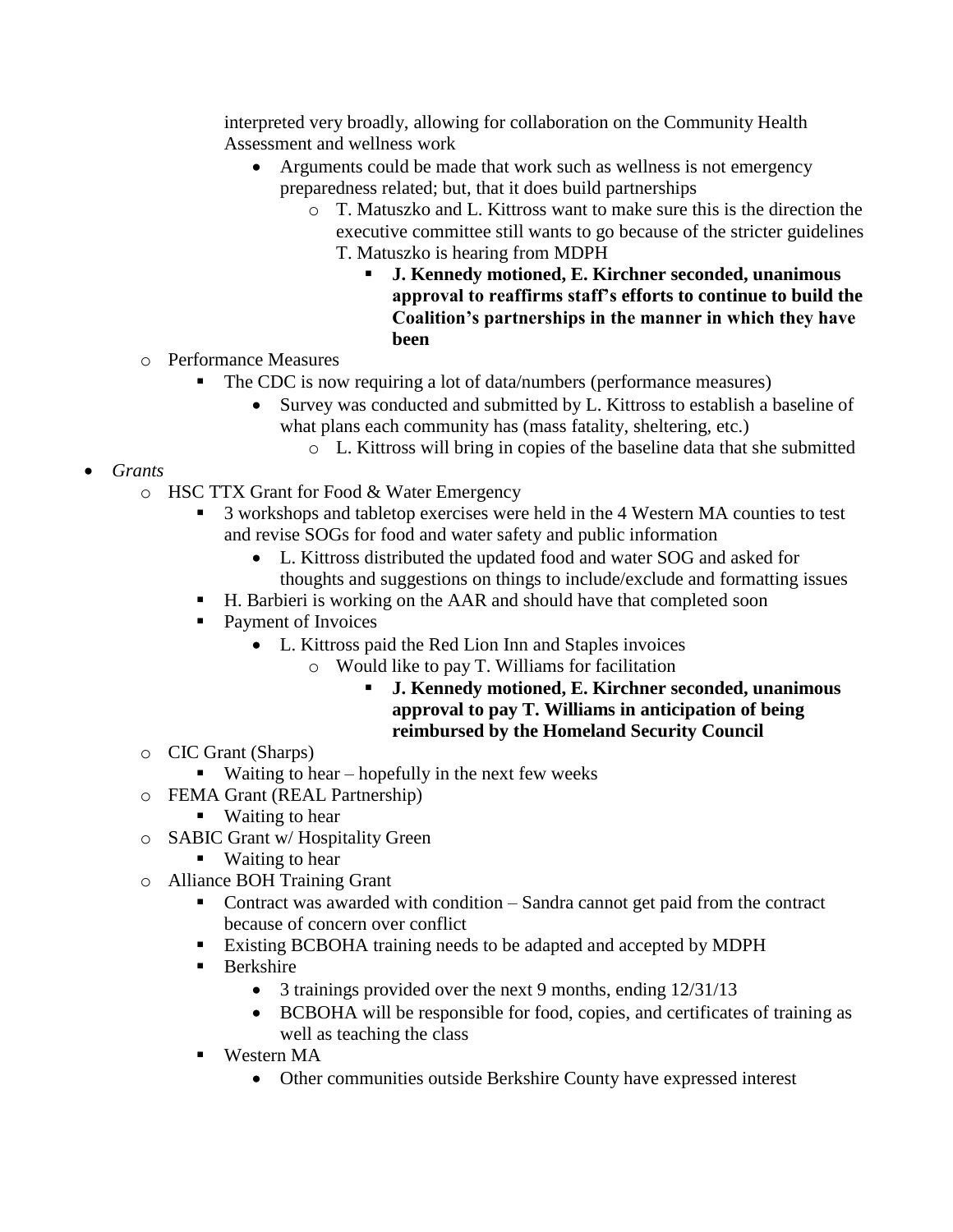- All MA BOHs would be welcomed; but, would need to be subsidized for non-Berkshire County towns
	- o WMPHA has given \$750 for this training and the mosquito forum to be held in April
- MDPH has asked if we would be willing to bring it to other areas of the State (western MA)
- When and where to hold the trainings will need to be determined
	- A survey will go out to all BOHs to determine what the best time is
- **J. Kennedy motioned, R. Stant seconded, unanimous approval to accept the contract**

# *Employees*

- o BCBOHA staff have to become employees of either BCBOHA or BRPC
	- Table comparing BCBOHA costs and BRPC costs handed out
- o L. Kittross doesn't think the decision should be solely based on numbers or with individual people in mind
- $\circ$  If BRPC employees work 20+ hours, health insurance has to be offered, employees would have to join state retirement system; but, no vacation or sick time would be offered
	- L. Kittross said that the health insurance plan is a good one and she would consider taking it
- o If BCBOHA employees, no health insurance, retirement, sick or vacation time would be offered
- o Up to 3 days of jury duty pay a year would need to be provided regardless of whether staff become BRPC or BCBOHA employees
- o L. Kittross ran rough numbers: unemployment, workers comp are the essentially the same, payroll and admin are similar, supervision would be different (BRPC staff vs. Executive Committee)
	- It would be a little more expensive for staff to become BRPC employees
	- Right now, L. Kittross is about 35-40 hours a week, S. Martin is 35-40 hours a week, and D. Persson is 20 hours a week
		- If BRPC employees, L. Kittross would be 33-35 hours a week, S. Martin would be 20 hours a week and D. Persson would be 20 hours a week assuming L. Kittross and D. Persson take benefits
		- If BCBOHA employees, L. Kittross and S. Martin would want an hourly raise which under current budget would allow them each to work approximately 33-35 hours a week
- o Strong Operating Principles would need to be written to clearly state that the Executive Committee has the power to direct the Coalition and to make sure PHEP funds are used in a manner that the Executive Committee wants
- o T. Matuszko said that substantive issues would be as the Executive Committee's discretion; but day-to-day administrative issues would need to follow certain procedures that BRPC have to comply with
- o It is also unclear about whether there will be cuts in funding
	- If staff become BRPC employees, BRPC has infrastructure to involve staff in other projects; but, BCBOHA potentially loses identity
	- If staff become BRPC employees, BCBOHA and BPHA might merge/work closer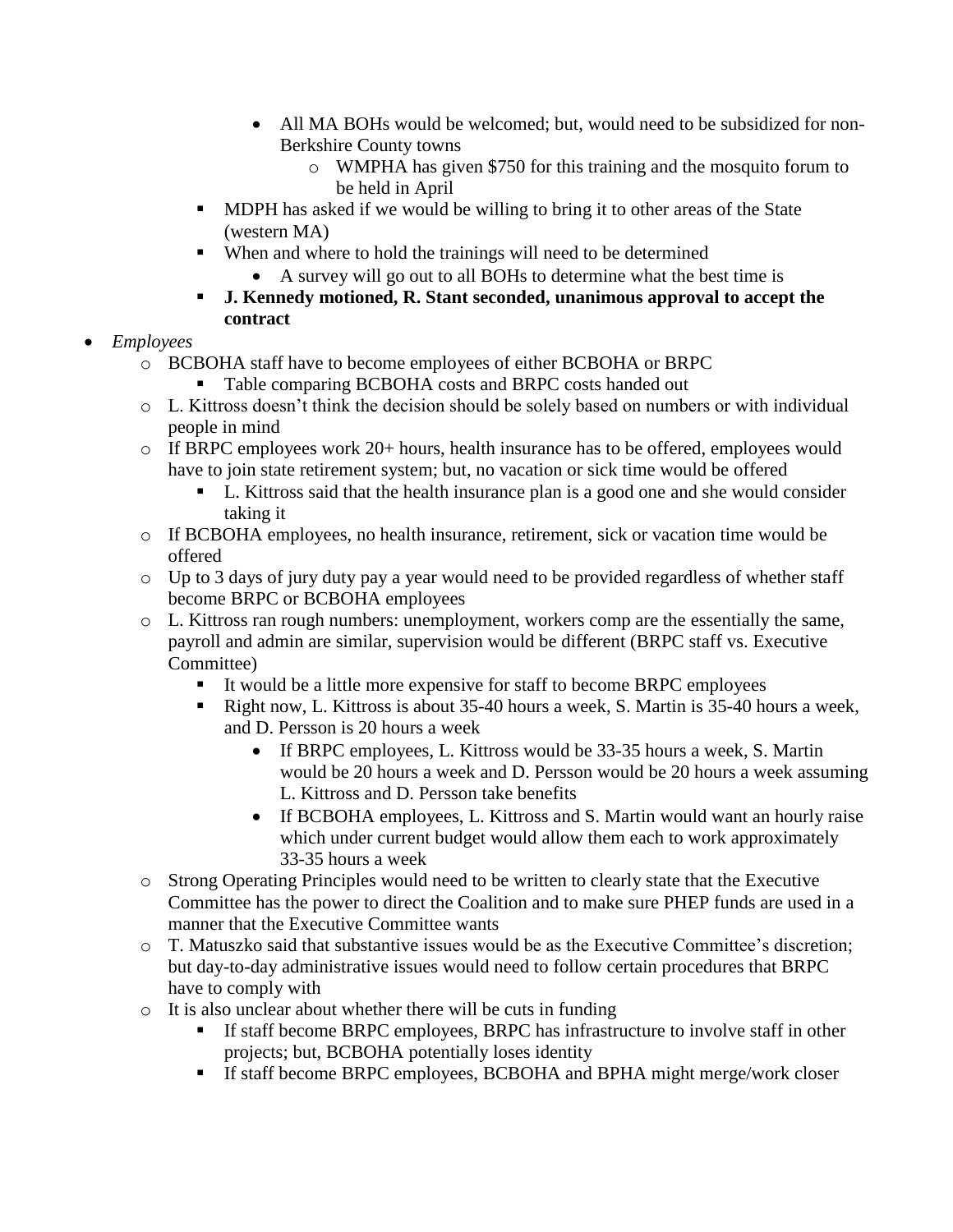- o If staff become BCBOHA employees, the contract will need to be bid and BCBOHA may not get it
- o Need decision and possible bid/hiring to be done and ready to go for July 1, 2013
- $\circ$  L. Kittross and T. Matuszko will bring more information to the next meeting
- o Vote needs to be done next meeting
- *Coalition vs. BCBOHA Meetings*
	- o Roles need to be identified so it is clear where one starts and one ends
	- o T. Matuszko has suggested having two separate meetings
	- o D. Snyder stated that other areas of the State view all activities as PHEP related and that DPH is aware because he gives updates
		- T. Matuszko wants more clarification because he is hearing something different on conference calls with DPH
		- L. Kittross has wanted to ask; but, has been discouraged by others, because the fear is that DPH will say no

## **New Business**

- *Grant writing time*
	- o Concern is that some grant writing can't be justified under PHEP
	- o Can time spent on writing be billed to BCBOHA?
	- o More conversation to occur at next meeting and as situation arises
- *Spring Dinner*
	- o Ratify BCBOHA as coalition
	- o Operating Principles
	- o Dates TBD need 2 month lead time
	- o Topic and Speaker wellness, medical marijuana, Title 5
	- o Venue various suggestions were made and will be looked into
- *Upcoming Conferences*
	- o WMPHA Food Conference Feb 27, 2013
		- Topics to be covered: how to conduct an inspection, disease outbreak investigation, green approaches to cleaning, food safety issues for BOHs
	- o Medical Marijuana Listening Session Feb 27, 2013 in Holyoke
	- o Mosquito Conference April 24, 2013
		- Refreshments allocation
		- Dr. Brown State Veterinarian and someone from the Pesticide Bureau will be speaking
	- o MHOA DEP Conferences

## **2:40 – Adjourn – E. Kirchner motioned, J. Olander seconded, unanimous approval to adjourn**

## **Documents distributed for meeting:**

- Agenda
- Minutes of December 19, 2012
- Contractor updates for December 2012
- BCBOHA Consolidated budget as of November 16, 2012
- BCBOHA 2013 Treasurer's Report
- Food and Water Safety SOG